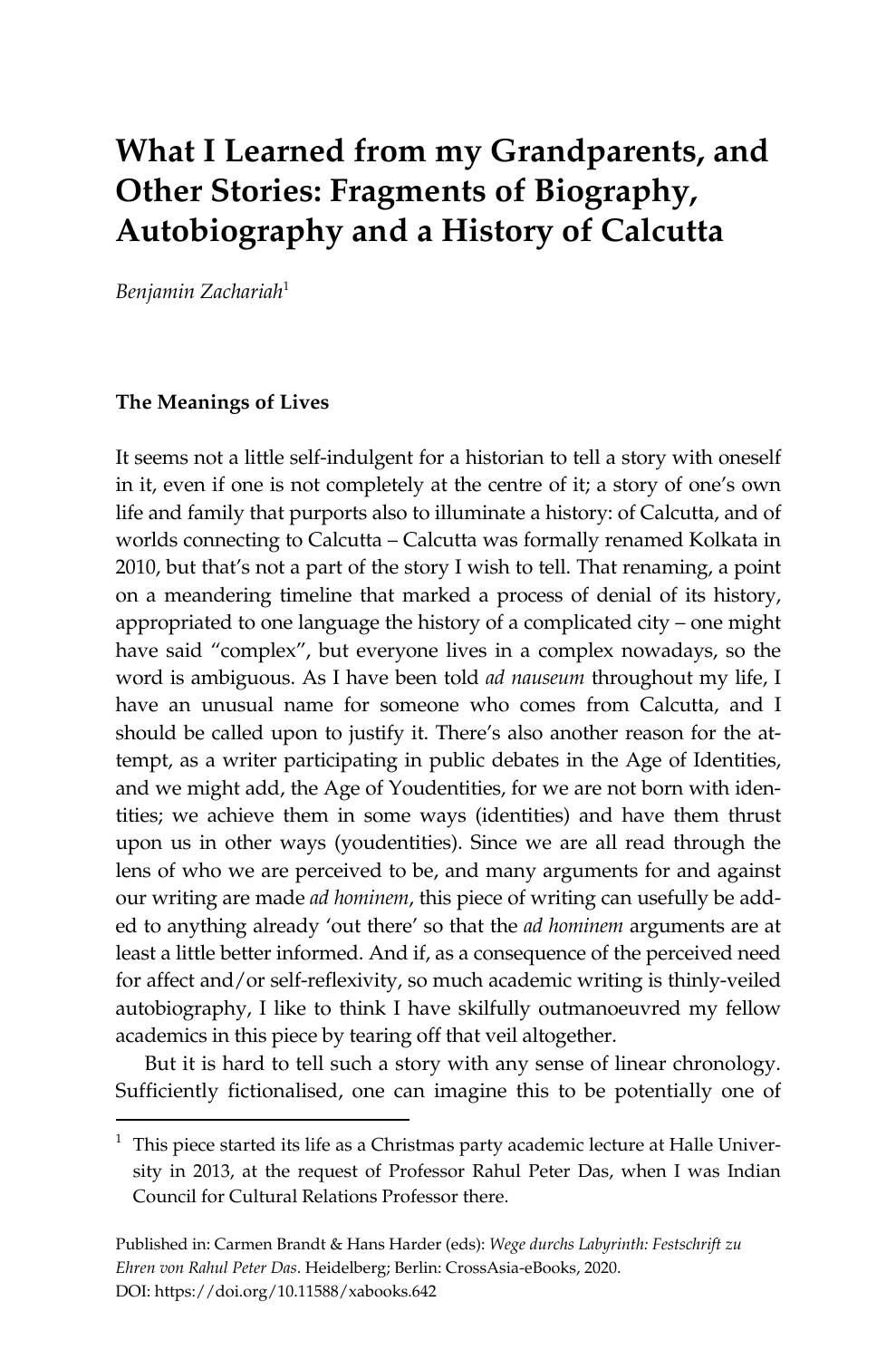l

those entangled narratives which have to be unpicked with a fine comb by a reader who gives up in frustration after page 237, when the author introduces seven new characters and a sub-plot in a new continent. This, however, is a true story written by a historian.

I was born in 1972, a year after the independence of Bangladesh from Pakistan, and shortly after the time Naxalites were being slaughtered under cover of that war in Calcutta by a Chief Minister of West Bengal who in his later life as Governor of Punjab reused the experience he'd gained to consolidate his reputation as the political founder of the "encounter killing". An air of defeated optimism marked my early childhood. My parents' friends' circle, and my grandparents' friends' children's worlds, had been decimated by death, imprisonment and emigration; and a classmate of my maternal grandmother's, whom I had known in my childhood mostly as a Scrabble player and a purveyor of crisp Bengali homilies, wrote a novel about the mother of a corpse with a number (this was later translated into German by my mother).<sup>2</sup> My maternal uncle was already a reasonably successful drummer, and his circle of friends would occasionally lose another member to a motorcycle accident or an overdose of something or other that I didn't understand.

All of which is a way of providing what Bengalis consider *paricaẏ* – to recognise, to introduce, and to situate someone in a social grid. It's also a matter of claiming and maintaining status, which might be expressed in a form of namedropping in which a familiarity with an important cultural or socially important figure is claimed: can you say you met Manik-da at breakfast? (I can't; but I did meet him at a gathering of the Calcutta Youth Choir, all of whom by which time were in their 70s or 80s). Were you in a theatre group with Partha-da? (I was, indeed.) And if the *dā* is mystifying when used for people who are in some cases not only too old to be your older brother, but could be your *māmā, kākā,* or *dādu*, this is of course not actually about the familiar or familial, but about establishing your contacts as part of your *paricaẏ*. You are only slightly more than the sum of your contacts: "do you know who I am?", said loudly and angrily in a dispute or a fight, can be answered by "I don't care a pubic hair for who your father is", but everyone knows it's actually about whether you or someone you know knows the Chief Minister's Secretary, or whether the Police Commissioner will take your call.

<sup>2</sup> Mahasweta Devi 2003. *Mutter von 1084*. (Transl. Aparajita Koch.) Bonn: Bonner Siva Series.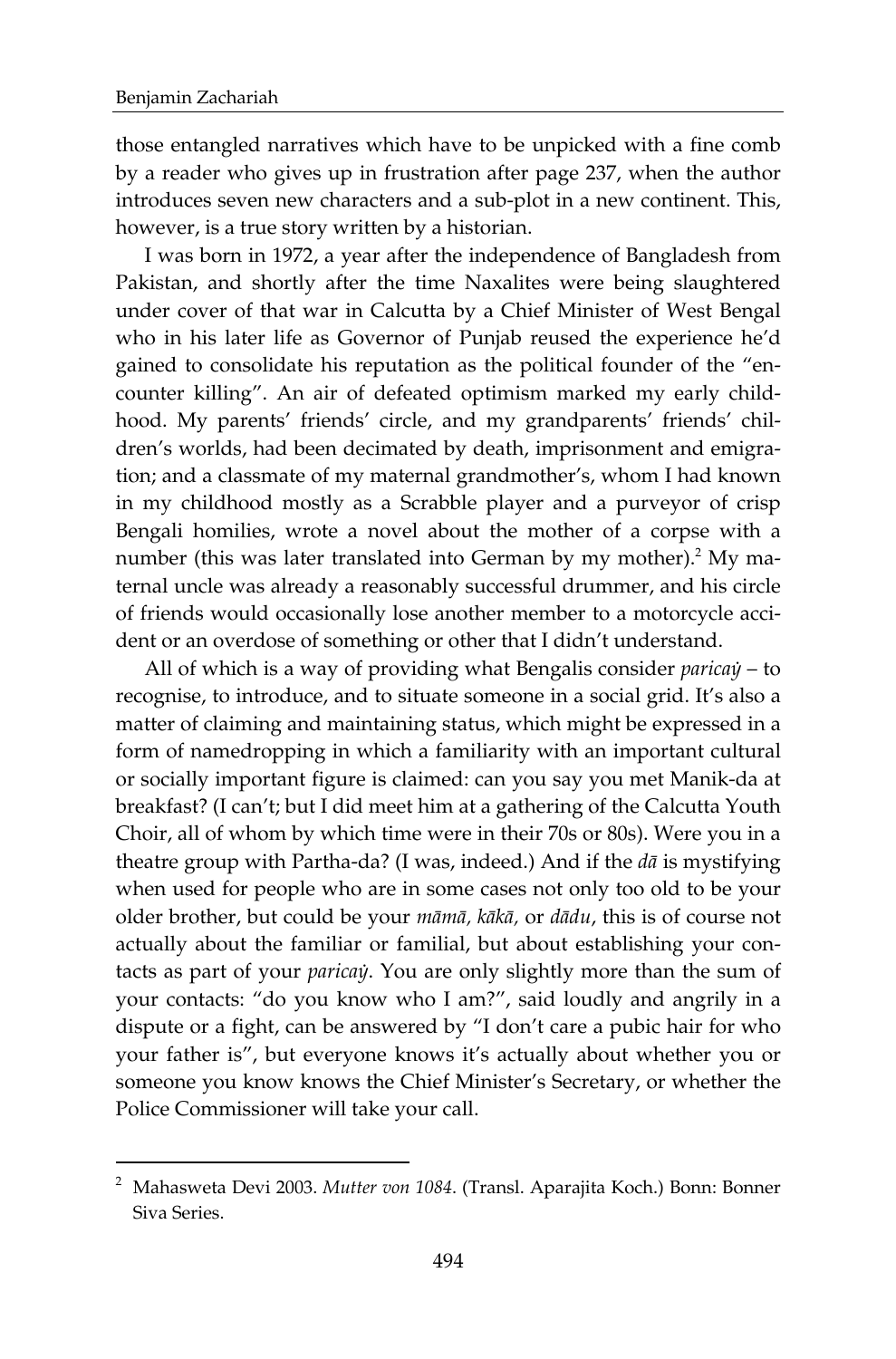This deep history of what it means to live in Calcutta has to be told in an East Bengali dialect, in which the professionals from mofussil towns who arrived in the 1930s talked to each other: small zamindars with smaller landed incomes that had soon become insufficient for the growing needs of a family, with inflation and the collapse of agricultural prices from the late 1920s, soon to be followed by the Great Depression, making a struggling middle class of persons with aristocratic pretensions.

## **Mizrahi Mosaic**

In Nazi Germany, in order to be considered a Jew, one had to have at least one Jewish grandparent. I had two, making me more than enough of a Jew for the Nazis, but not enough for religious Jews or for most Zionists, who required a Jewish mother as part of the qualification. But grandparents are the next in line in my narrative; let me start a generation before. My paternal grandfather's father was a Muslim. Sheikh Muhammad Zakaria, a businessman of some description, arrived in Calcutta from Awadh towards the latter decades of the nineteenth century. Since he was homesick, he looked to speak Arabic with someone, which meant, in Calcutta, the Baghdadi Jews (oral tradition has it that there were Jews in the court of the Nawab of Bengal in Murshidabad, and they'd made their way to Calcutta after Murshidabad had been destroyed as a trading centre by the East India Company's predatory trade and military practices, as had the Armenian merchants). They had made their fortunes from the former East India Company monopolies of opium and tobacco – more opium, though; and the Baghdadi Jewish diaspora follows the opium route: Calcutta, Rangoon, Hong Kong, Shanghai. My great-grandfather married a Jewish woman (who he apparently courted by sending messages to her via the kites he used to fly across Calcutta rooftops: kiteflying was a part of Awadh that he had brought with him); she was a Cohen, which would be rendered only slightly inaccurately if described as the Jewish equivalent of a Brahmin, and she was also a direct descendant of the first Jewish settler in Calcutta. Sheikh Muhammad Zakaria thus stayed in Calcutta, produced offspring, and built himself a large house, which he later lost in a famous card game (it is said of him that he made and lost several fortunes in his lifetime). He dropped the "Sheikh", Anglicised his surname to Zachariah, and when printing visiting cards, a box of which managed to accompany me to Berlin, had the "Muhammad" shortened to "M". He also won the first bicycle race in Calcutta;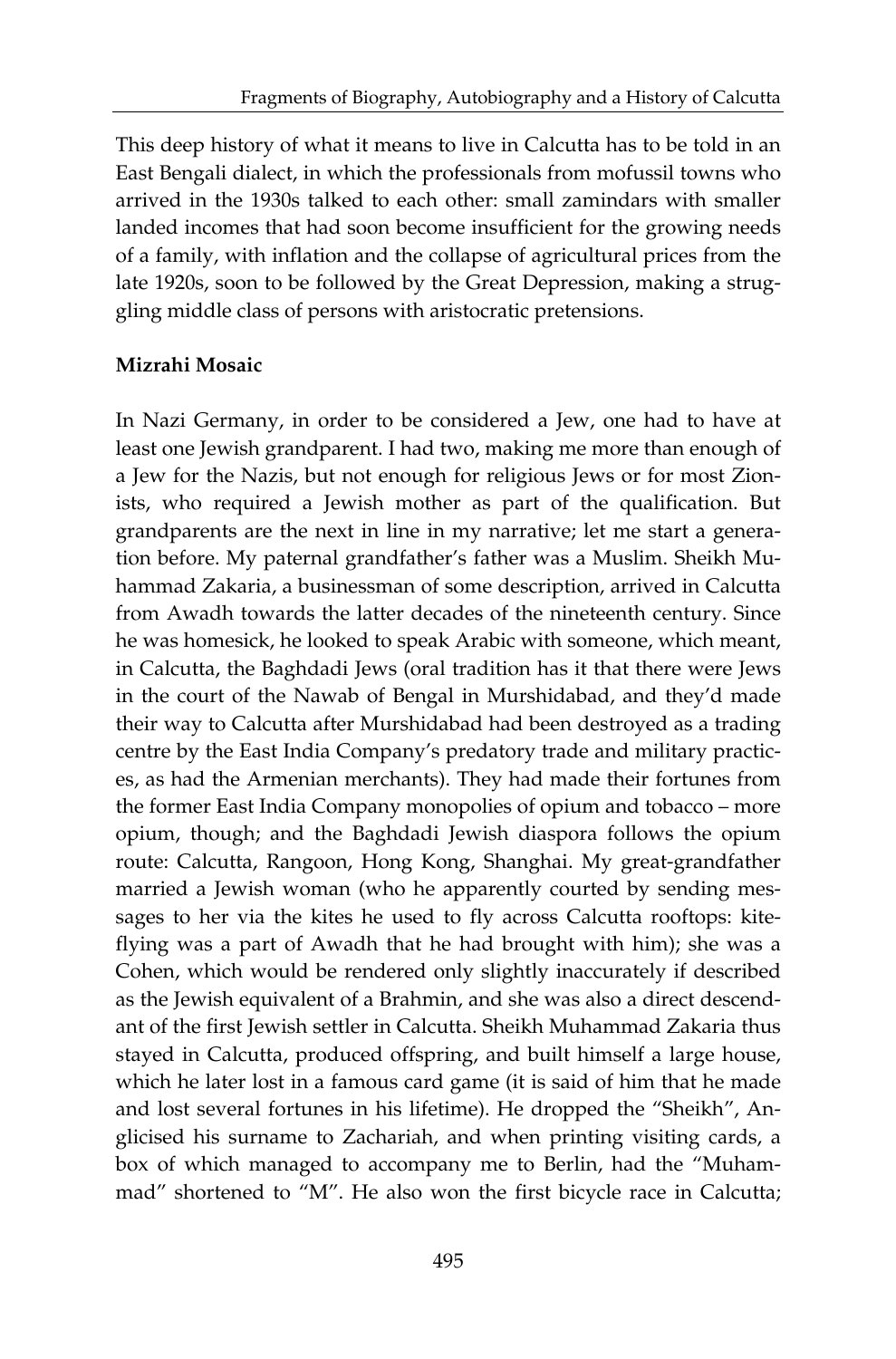

*Figure 1: My paternal great-grandfather, Sheikh Muhammad Zakaria, c. 1893 (Photography by Chintamon Studios, Calcutta).*

there's a picture from the *Statesman* (Figure 1), then a liberal British-run newspaper, of him in vest and shorts, leaning over the dropped handlebars of the racing bicycles that we still can recognise in the modern versions. He probably did not teach his children any Arabic; he was anything but a religious man, and Arabic learning in Calcutta was still in the hands of traditional Muslim institutions that he would have considered backward. Judaeo-Arabic (Arabic written in the Hebrew script), however, was widely used in Calcutta, and Calcutta was the world centre for printing in Judaeo-Arabic, not too illogical a phenomenon for a city with illiterate typesetters who could therefore set type in any

language. (In my childhood, and into the days of my university life around College Street and Harrison Road, small hole-in-the-wall printing shops existed with nineteenth century printing presses, mostly small and German-made, which in the days of colonial censorship and press regulations would have been easier to hide from registration and surveillance.)

My paternal grandfather, named Moses, was a quiet man, who I had just got to know when he died; I was five. I have vague memories of playing cards, a strange memory-and-logic game called "Master Mind", and chess, with him. He read a lot of poetry; he'd worked in the Tata Iron and Steel Company in Jamshedpur for most of his working life; he was a member of his local Masonic Lodge. After his death, a letter in his papers suggested that he had contemplated writing the examination for the Indian Civil Service, but had not done so, because he'd been misdiagnosed with tuberculosis and would therefore have been ineligible on health grounds for the ICS. The Tatas, who had long had the practice of employing former Civil Servants and government officials, was the next best to that atmosphere. He drove an Oldsmobile in Jamshedpur in the early 1950s, and switched to a more economical Fiat Millecento of 1956, the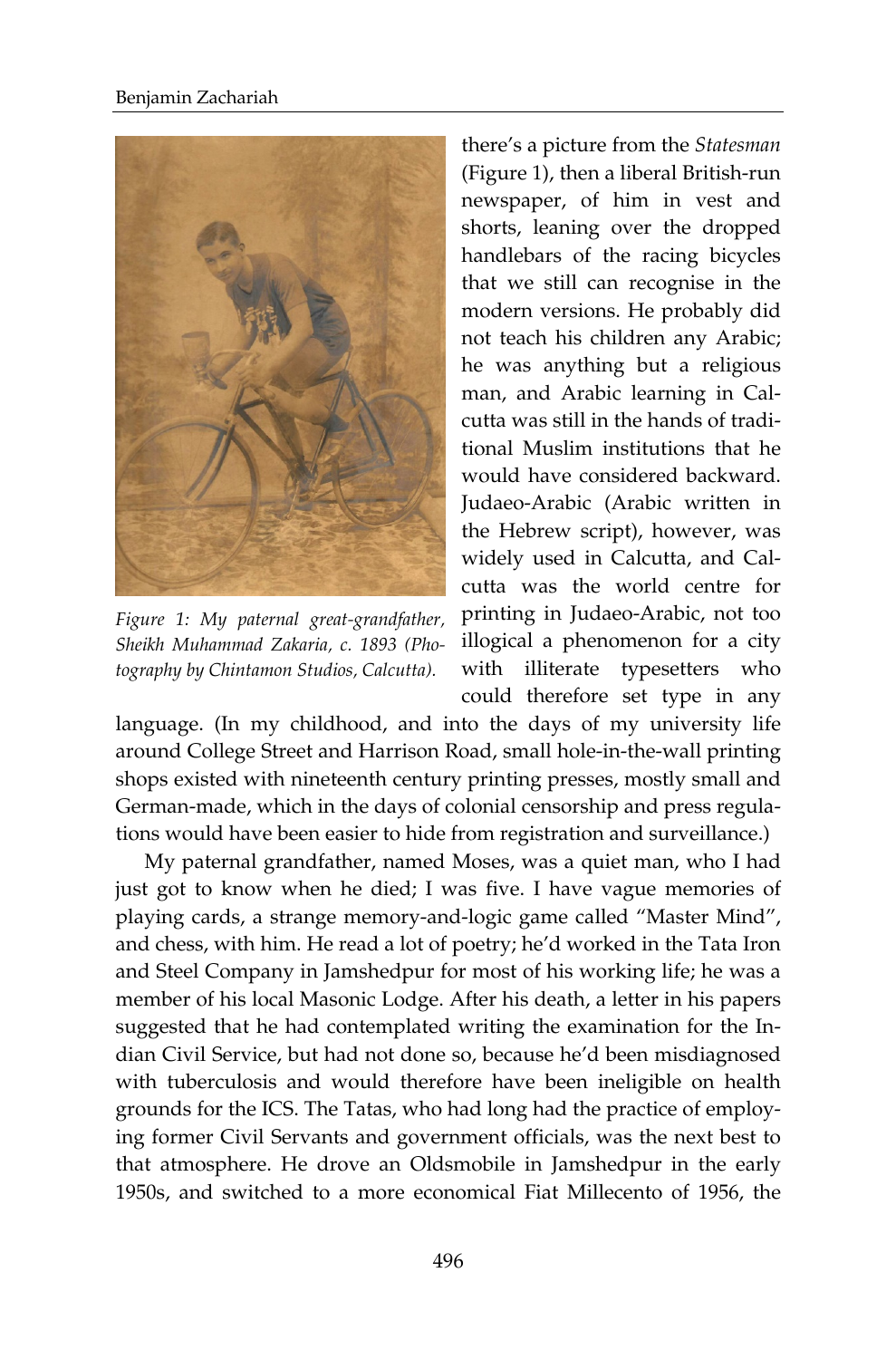same model of car that is parked outside the café where Marcello entertains his father on his birthday in Federico Fellini's *La Dolce Vita*. My father's elder brother drove that same car until the end of the 1990s, when it finally became impossible to put it back together or to find spare parts; among its idiosyncrasies was a tendency for the self-starter to jam, requiring a push-start with the clutch being sharply released in second gear as one pumped the accelerator. One of the more famous pushers of WBC 3352 was one John Birks ("Dizzy") Gillespie, but we're getting ahead of the story here.

My paternal grandmother, Rivka, was altogether a different person. Outgoing, energetic, capable of unreasonable tempers, unexpectedly egalitarian philosophies, and with a financial acumen that continues to be of benefit to the family fortunes, she came from a Baghdadi Jewish family that was more conservative, I imagine, than her future husband's family. She was born officially in 1905, but actually in 1900; I learned many years after her death from my mother that she'd reduced her age by five years out of consideration for her husband, who would otherwise have been younger than her. (This was, for me, the solution to a number of chronological problems I'd been having while processing her stories to me as a child when I was older and a trained historian who wished to translate these stories from pleasant family memories to social history). When she was born, or while her mother was pregnant with her, her father died; her father died in childbirth, as it were, and her mother married again, but was prevented from taking her daughter with her into the new marriage because the child was clearly cursed, having caused the death of her father. My grandmother was therefore entrusted to her Uncle Ezra and his wife Ramah, who lived in a sprawling mansion on Theatre Road. They were, or Ramah was, rich (until the Wall Street Crash of 1929, until the separation of Burma from India, which separated Ramah from her source of wealth, or after 1947, depending on the chronology one accepts, after which they were not, and had to subsist on the support provided by the Masonic Lodge, but fortunately the sprawling mansion was a rented house, rented for the princely sum of 400 rupees a month, and the Lodge could afford the rent). Her mother followed her new husband to Rangoon; mother and daughter were reunited during the Second World War, when Indians fleeing the Japanese invasion of Burma walked back to India with whatever they could manage to carry. (By the 1935 Government of India Act, Jews had been classified as "Europeans", without regard to their place of origin; but in a crisis, as my great-grandmother discovered, this Euro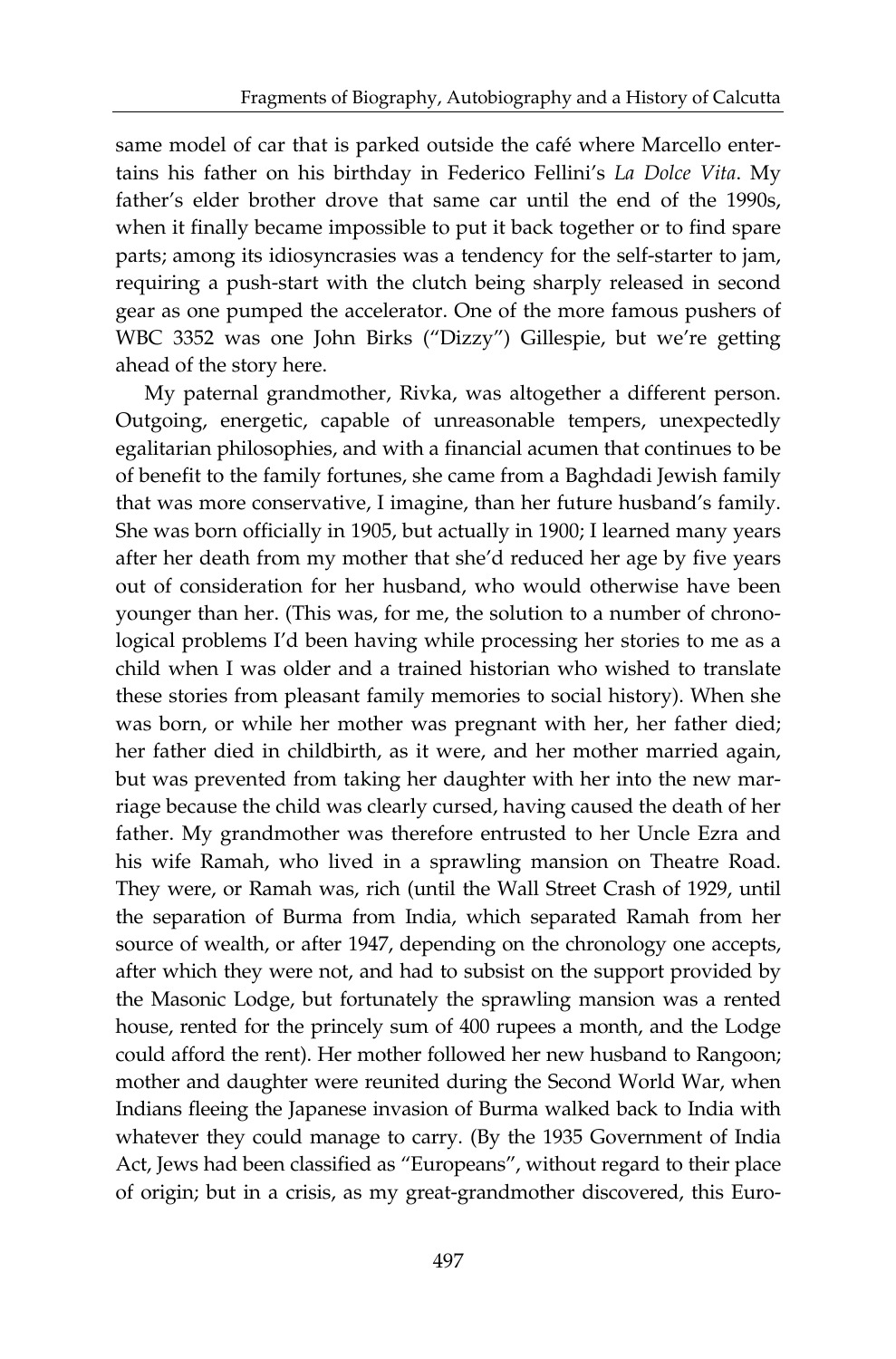peanness evaporated very quickly when faced with the rationing and discriminatory availability of transport for the evacuation of Burma.)

The affluence of the family had not much joy in it for my grandmother; in her stories to me as a boy, she would always express disgust at her aunt's ability to buy a dress for 100 rupees and wear it only once – she found it utterly wasteful, and her experience of opulence accompanied by waste turned her into the stereotype of the cautious and thrifty Jew. It was probably the only really Jewish thing about her. She started working as receptionist and telephone operator in a British-owned paint company at age 16 (this was where it made sense that she was born in 1900 and not 1905; in 1916, during the First World War, there were more jobs for women than in 1921). Between the ages of 16 and 40, she lived a full and independent life, and she bought shares in companies she regarded as reliable. In the 1920s, she travelled through the Eastern possessions of the British Empire on ships, often as the Captain's guest, preferably in the company of two other young women of Jewish origin who were her



*My grandmother, Rivka Zachariah, picture sent to her brother. Photo: Private.*

friends and confidantes. A photograph (Figure 2) from that period, sent to her brother in England, shows her in 1920s flapper style: short, loose dress, short hair – a style she held on to until her death. She learned music from one Stenton Dozey (I render the name phonetically, because I never saw it written down), and regretted that she learned less of the piano and more song: she had a pleasant mezzo soprano voice, sang live on radio in the early days of All-India Radio in the 1930s, and was generally expected to be the life and soul of parties. Her voice resembled, so it was said, that of the northern English music-hall singer Gracie Fields, which she was particularly proud of. (Though by the time I

knew her, her range was limited and her hearing was fading, she taught my sister and myself a great many songs, and when she could no longer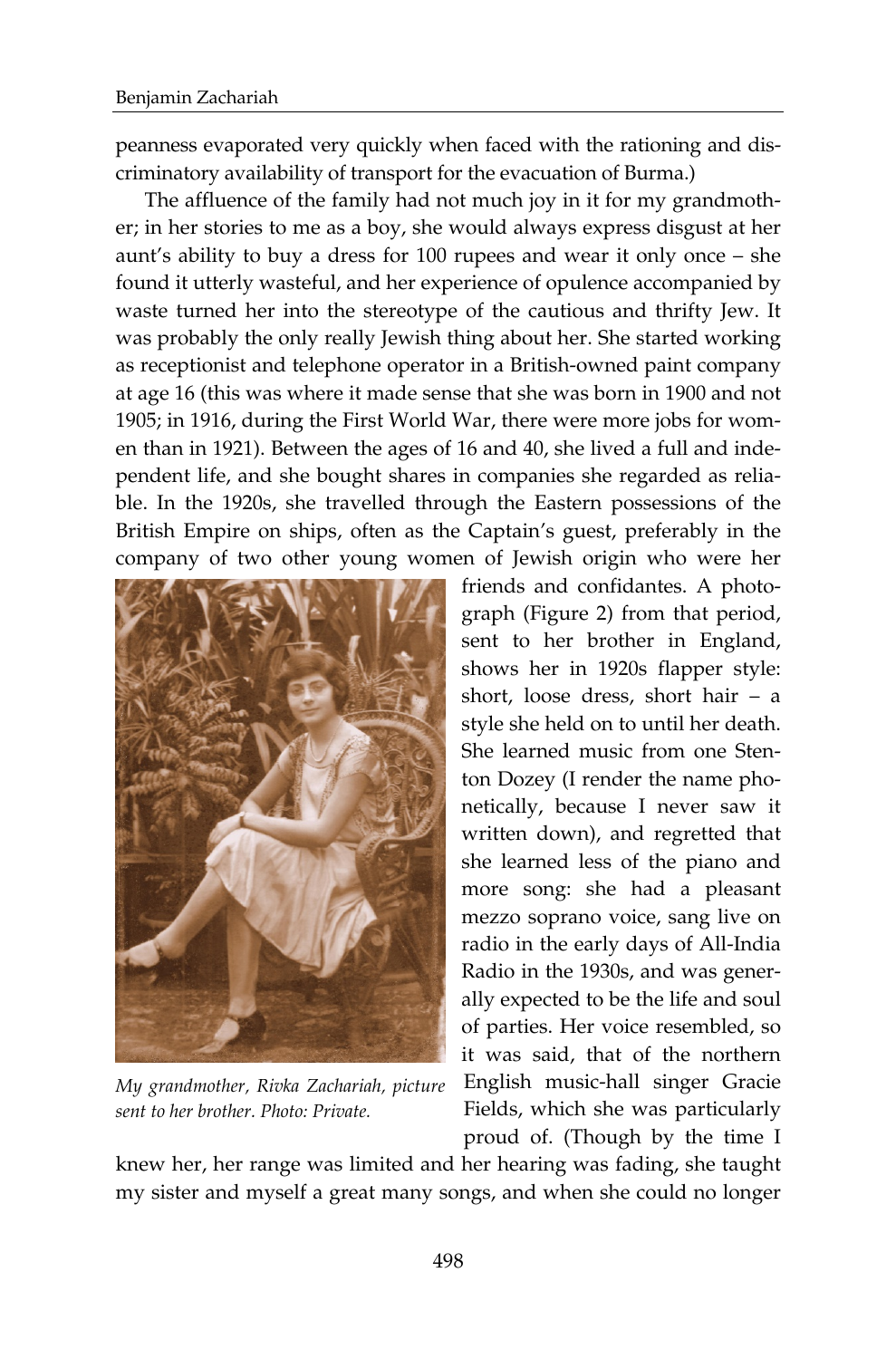hear at all, she could still sit at my piano, sight-read my music and play it better than I could.)

For the 1920s, this was a life that seemed perfectly reasonable, even on the verge of respectable, though by the 1930s it was already a bit suspect, with the backlash against the social and sexual freedoms of the 1920s beginning. Much of what that life must have been like for her must be inferred, for it could not altogether have been told to a boy of 7 or 8. And there are objects that direct a trained historian's attention to more. She had a lamp in the shape of a Berlin bear in her collection (I have it now); but that was the extent of her allusion to Weimar Berlin that I could identify: the lamp itself might have been a later acquisition, perhaps in a shop in Jamshedpur after the Weimar Republic was no more, but Weimar was certainly a world she knew of. She also had a collection of mildly anti-German jokes and songs from the First World War era in her repertoire, and of course the obligatory Great War marching songs: I learned "Pack Up Your Troubles in Your Old Kit Bag" from her. Then there were the eastern aspects of her memorabilia: a hand-fan of Malacca cane weave, and other assorted objects. These she held on to for a whole lifetime: the cane is now tired, but the fan survives.

She married, aged 39 (officially reduced now to 34), in 1939, and had four children, three sons and a daughter. The daughter, the second-born of her children, died in infancy during the brief evacuation of Jamshedpur, a steel-producing town, for fear of Japanese air-raids during the War – a death she blamed on the Indian aspiring Führer, Subhas Chandra Bose, who had been employed by the Tatas as a strike-breaker during the 1920s and 30s, his "Bengal Volunteers" replacing and intimidating workers on behalf of their employers. My grandmother believed that in his days as a Japanese collaborator, Subhas had shared details about Jamshedpur, which had made it easier for the Japanese to choose targets. This was probably unlikely: Jamshedpur was hardly an unknown target. But I always had the feeling that my grandmother never shared the general enthusiasm for the Netaji that others around her seemed to do, nor for his family.

#### **Internationalist Encounters, Communist Sub-Plots**

The only one of my great-grandparents I actually knew well was my maternal grandmother's mother. She came from a family of small zamindars in what had once been the Bengal Presidency and was now Bihar, in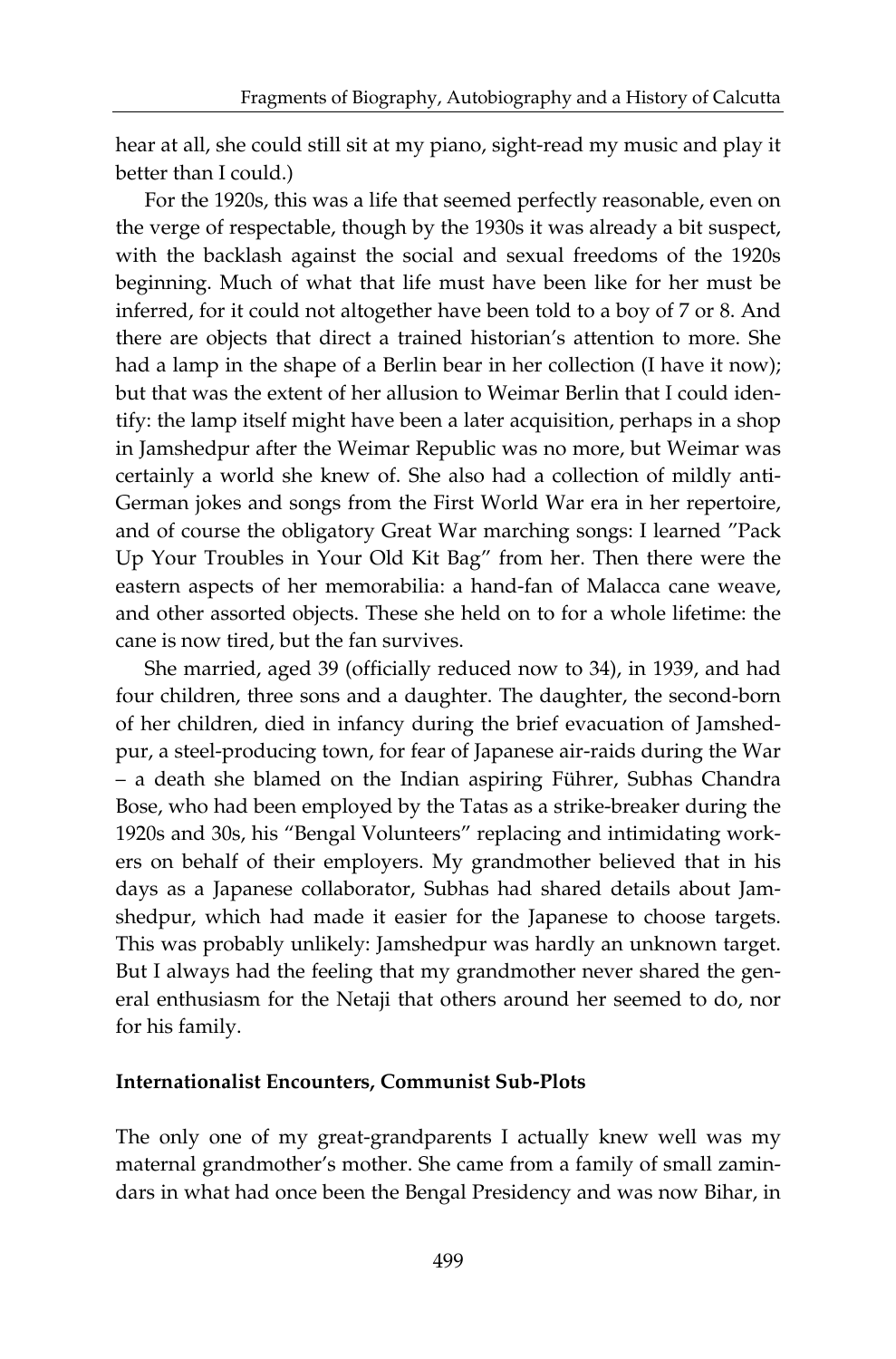an area that we knew as children from her stories, but more from those of her older daughter, my grandmother: the much-loved "Biśan<sup>*'purer galpa"*.</sup> Uma (that was her given name) married at 14, as one did in those days, and was 90 when she died, in 1995, which made her younger than my paternal grandmother or officially the same age, if her date of birth had been calculated correctly (it often wasn't in those days). She didn't, therefore, finish school; she spoke and wrote Bengali, Hindi and English, and was an avid reader, a self-taught artist whose paintings were in great demand but which she never sold but gave away, and something of a genius with needle and thread in the 'folk' art of *k7thā* stitch, the Bengali art of drawing with thread. Her themes were not particularly 'folk', however, sometimes to the consternation of her contemporaries. As her eyesight faded in her 80s, she regretfully gave up her art, and slowly also her reading; she liked listening to plays read aloud by her elder daughter, and if she knew the play, she would accompany the reading by synchronising the reader's lines with her own voice, playing the role from memory. Poetry she remembered more vividly, and it was usually enough to give her the opening line of a poem by Rabindranath or Tennyson to have her recite the rest. I was one of the beneficiaries of her fading eyesight, having been given the right to raid her carefully-arranged personal bookshelf for books I wanted to read. In retrospect, I ought to have taken more of them, but I had an eye for the hardback 1920s editions of English-language books in her collection, and read a novel from her collection called *Piccadilly Jim* about an American in London and New York, when I was in my early teens.

But it was her husband, who apparently stayed alive long enough to hold me, his first great-grandchild, in his arms once before he died, whose life I encountered again in a peculiar way, in the records of the Intelligence Branch of the Calcutta Police: he had apparently, after a degree in electrical engineering from Sheffield University, proceeded to Berlin to an apprenticeship with a German company. There, in the 1920s, and in the heyday of the Weimar Republic, his peers included the group of Indian exiles who were considered to be closely associated with the Communist Party of Germany and with the Berlin India Committee, which had plotted with the Kaiserreich to try and overthrow the British Empire during the Great War: the remains of this great failed venture now attempted to continue the good fight from their Berlin base. I do not know this from my family's stories about him (as far as I can recall, not much was said about Tarun Kumar Roy in the family after his death, or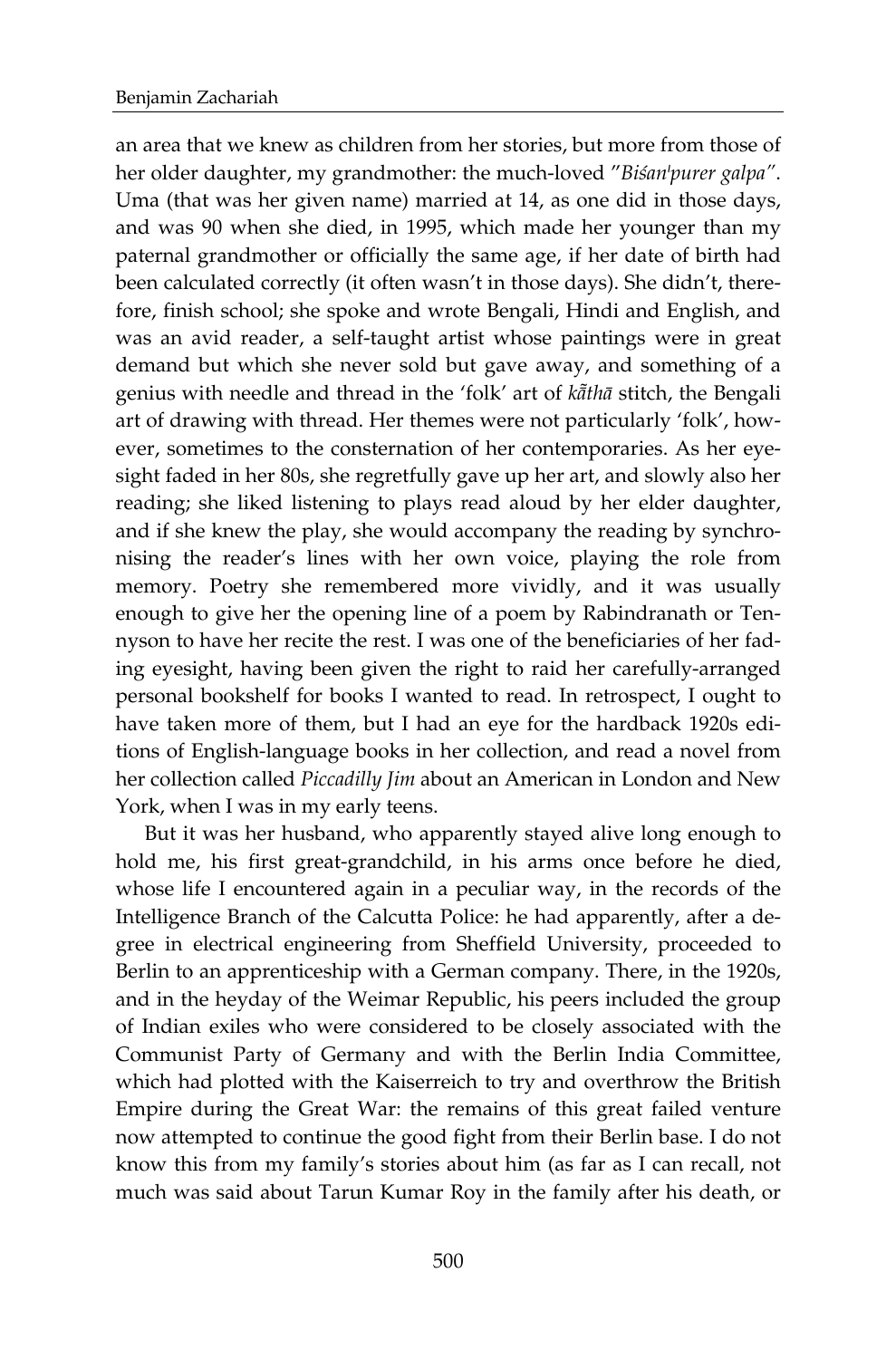at least not to me, for I had not known him) – I discovered it from a serendipitous find in the police archives in Calcutta.

Below is an excerpt from a copy of a Special Branch, Madras, officer's report, dated Dhanushkodi (port), 4th October 1929. It was routine for police authorities to keep a complete record of all Indians entering and leaving India, and for historians it can be quite convenient that such invasions of privacy left traces, indeed even narratives, albeit refracted through the report of the interviewing policeman, or the unknown police informer, to whom the information was divulged. The report states that:

T.K. Roy, s/o Taraknath Roy, 87 Park Street, Calcutta – Indian student returning from abroad.

This individual arrived at Dhanushkodi from London via Colombo on 4.10.29 having graduated as an Electrical Engineer from Sheffield University. He took an apprentice course in a German factory and spent about a month in Berlin. His travel and studies abroad for nearly two years and his own observations of the state of affairs in India have, he says, convinced him that India cannot exert any influence among the nations so long as she remains a subject country and that British administrators in India do not represent the real mind of the British people at large. Roy is of the opinion that the average Britisher knows nothing about India and its importance in relation to his own country. All the friction between the ruling and ruled nations is due entirely to the exploitation of British Bureaucrats in India. From the trend of his talk it would appear that Roy is rather disaffected with the British administration of India.

He further said he happened to see Raja Mahendrapratap in company with one Chatterjee [a margin note adds: Virendra] at the Indian (Hindustan) Association Berlin about a month ago. He was pointed out to be the Indian Ambassador abroad. Roy learnt that these two individuals were exiles having been forbidden by the Government of India from entering India. This Chatterjee is reported to be connected with the Pacifist Movement which draws together the Subject Countries and Minor States in an alliance against the great powers. Roy says the movement indirectly fights against Imperialism.

These two exiles met the Indian students at the association in connection with a tea party; had personal talk with the members assembled, enquiring about their welfare and native place. Roy was not much impressed by the personality of Mahendra Pratap; but learnt that this exile has been fomenting trouble against the British in China and Afghanistan.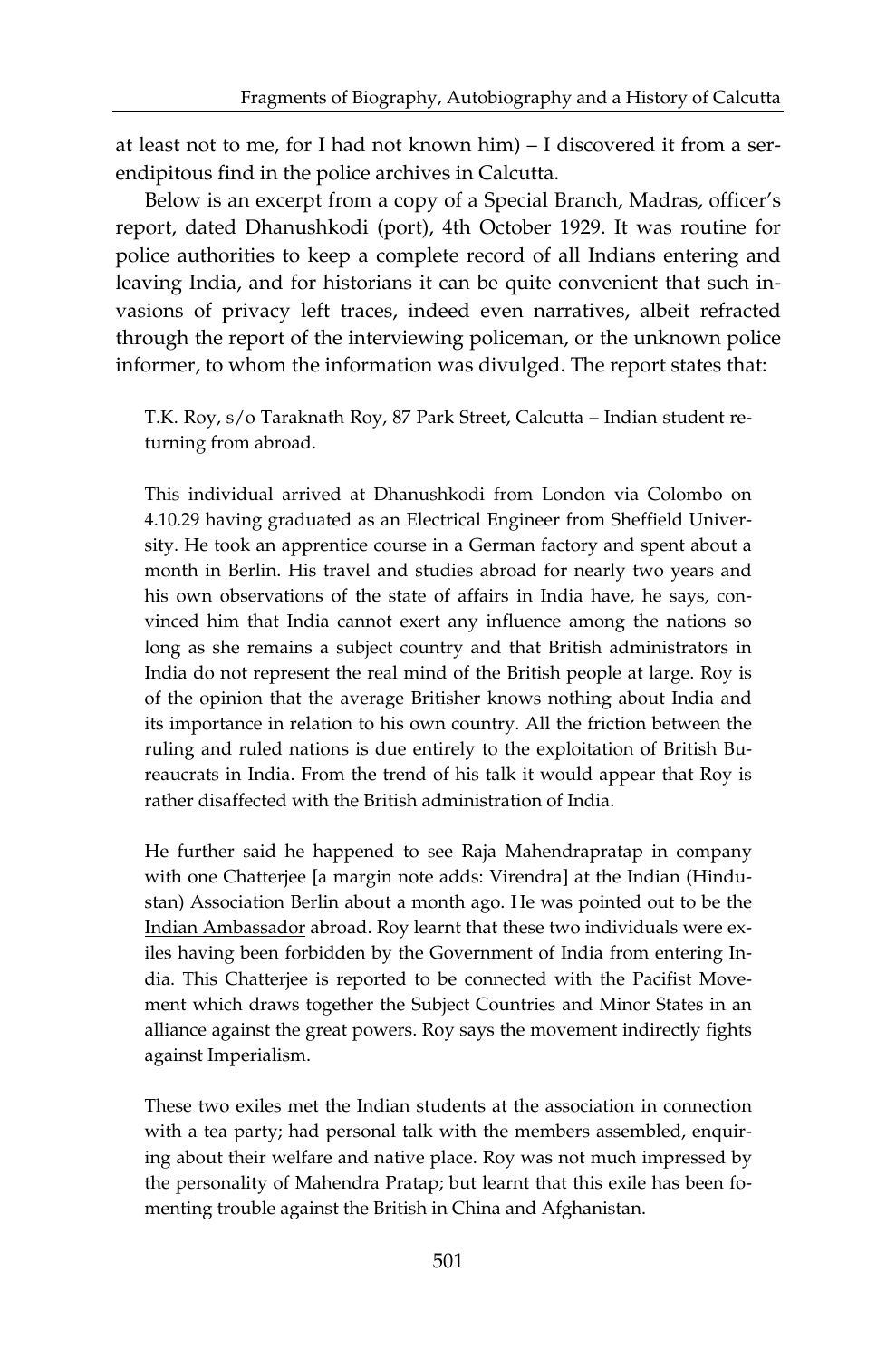$\overline{a}$ 

The report goes on to say that nothing incriminating was found in his luggage and that he went to stay a day or two with another Mr Roy, an engineer, in Madura.<sup>3</sup> The same Tarun Kumar Roy, recorded a couple of years earlier as the son of late Tarak Nath Roy of Arkandi, Faridpur, and of 67 Dhurrumtolla St, Calcutta, had successfully applied for a passport to visit England via Italy, Switzerland and France in 1927. No objection was raised, the only information on record being from an Intelligence Bureau agent who stated that on 21st May 1924 Tarun Kumar Roy had been present at a meeting organized by the communist Nalini Ranjan Gupta, and attended, among others, by SC Sengupta, friend and assistant of the communist leader Muzaffar Ahmed.<sup>4</sup> It is possible that the police did not associate the two – one way of avoiding surveillance was usually to transliterate your name differently in English, adding or subtracting your middle name a few times, and/or juggling your known addresses – but more probable that he was watched for that reason; and he was alert enough in the interview with the police on his return to India not to pretend that he had not met the subversives he was suspected of having met, saying instead that he had indeed met them, but had not been particularly impressed by them.<sup>5</sup> The information he divulged was already in the public domain.

I shared with my last surviving grandparent, Ganesh Bagchi, the news of his late father-in-law's suspected communism. "I have new respect for the old man", Ganesh said on the phone to me (he was nearly 90 by then). He added that my great grandfather had returned to Calcutta and had become the Chief Engineer of the Calcutta Electric Supply, which was a good opportunity for sabotage for a communist who would have been an enemy of the state; but he never, to the best of our knowledge, used this opportunity.

Ganesh, my maternal grandfather, was somewhat romantic about his connections with the Communist Party, though his active involvement seems to have ended in his student days in the 1940s, when he was an occasional courier of illegal literature, internal communications and the occasional parcel with unknown contents for the still-young Party, also helping with famine relief organised by the communists during the Bengal Famine

 $3$  IB Sl No. 44/1928, File No. 53/28, ff. 150-149, West Bengal State Archives (WBSA), Calcutta.

<sup>&</sup>lt;sup>4</sup> SB office letter signed SHH Mills to MF Cleary, Personal asst to director, IB, Simla. Dated Calcutta 17th October 1927. IB Sl No. 44/1928, File No. 53/28, f. 158, WBSA, Calcutta.

<sup>5</sup> IB Sl No. 44/1928, File No. 53/28, f. 158, WBSA, Calcutta.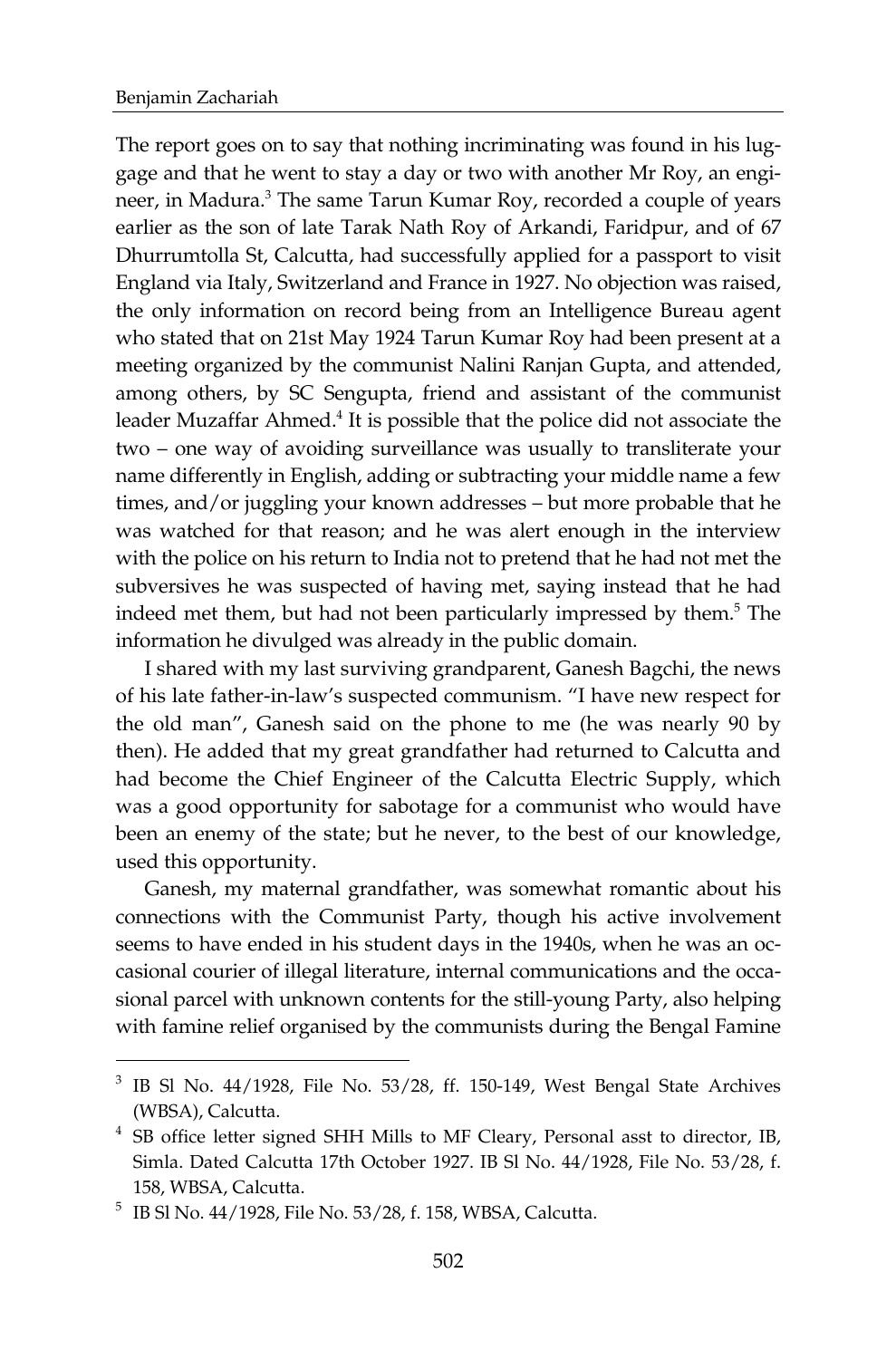of 1943. He had a brother who had been an "anarchist", a term given to members of the youth organisations founded in the aftermath of the first partition of Bengal in 1905, and who were usually worshippers of the goddess Kali, and he had another brother, Debesh Bagchi, who composed music and was a compatriot and friend of the musician Bhupen Hazarika, who would probably be best known outside of specialist music and film circles for a Bengali adaptation of Jerome Kern's "Ol' Man River", one of the songs of the Popular Front. (Debesh was an alcoholic who died young in the 1960s, leaving behind debts that swallowed up my grandfather's, his brother's, Mercedes Benz, brought back with love and a sense of status from Kampala, and driven far too fast through the streets of Calcutta by my grandmother at a time when there were few women drivers in the city).

Ganesh came from a large family of poor Brahmins from East Bengal, coincidentally also from Arkandi, Faridpur, like his future father-in-law. He went to a school that was quite highly regarded, South Suburban School in Calcutta, and in 1939, won a prize at his school which included a copy of Adolf Hitler's *Mein Kampf* in English. He then proceeded to St Xavier's College, where the Jesuits taught him to speak English with less of a strong Bengali accent, and gave him Daniel Jones's pronunciation dictionary, which in turn gave him an improbable BBC accent that stayed with him for the rest of his life. As the only one in his family to get a proper education (there were minor government officials in the family, but they had not been as educationally accomplished), he was expected to serve the family by marrying well, and a marriage had been arranged with a suitable family, part of the dowry being a place paid for at Cambridge University for him, but plans went wrong. Ganesh met Sudarsana Roy, my maternal grandmother, at Calcutta University as they both started their MA degrees; he refused his arranged marriage, his family disowned him, and before too long my grandmother was pregnant and had dropped out of her MA. They married, of course, her father asking "what was the big hurry?" when he was told about the impending arrival of his grandchild. It was quite clear that Ganesh had "married up".

My grandmother, with her Brahmo Samaj background, was of an elite that Ganesh's family could not match. Tarun Kumar Roy had educated his two daughters well, Sudarsana at Santiniketan, where she studied Arts shortly after the death of Rabindranath, the university's founder (though she had met him when her father went to see him when she was a teenager), and Sunanda, her younger sister, at Presidency College, Calcutta, in the first batch of women students. (Sunanda studied botany and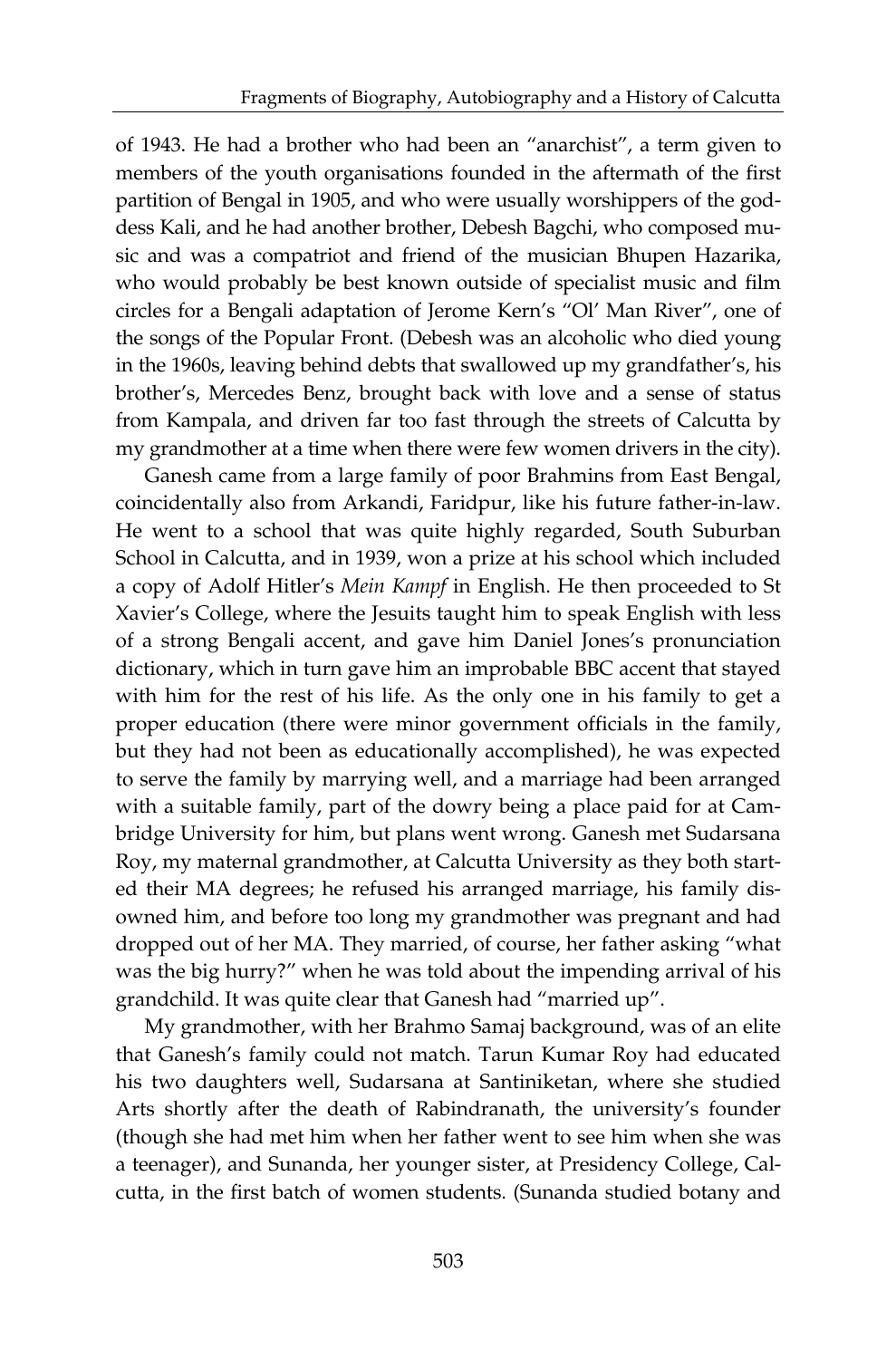zoology, and both sisters later taught at the same school in Calcutta.) Sudarsana was a very well regarded singer, and many assumed she was studying music in her Santiniketan years. She also belonged to the communist elite – most of her cousins were party members, and as a 16-yearold with the voice of an agitprop singer (she never needed a microphone to be heard), she had sung at meetings of the Indian People's Theatre Association, and done her part for the Popular Front before university and war took her away from that for a while. The Brahmo Samaj and the Communist Party – this was a pairing that was not unusual at all; but it is hard to write about in academic terms. At any rate, my grandmother was something of a communist elitist, believing in the importance of a political education rather than the "instinctive" correctness of the "working class" – or from a different perspective, was a strong opponent of Stalinist populism: perhaps this was connected to a strong strand of Brahmo rationalism. She was also on the other side of the famous Brahmo Samaj debate on whether Brahmos were "Hindus" – for her, Hindus were irrational, superstitious and backward, and she was not one of them. Her sister disagreed.

## **East African Interlude**

l

My grandfather has told his own story at least twice in public, in a thinlyveiled autobiographical novel called *No Room for Love* (Bagchi 1999) *–* a reference to the lack of physical space in the city of Calcutta that allowed people privacy – and then in an autobiography published in the last years of his life (Bagchi 2015), so there's not much point my telling his story for him in any detail. Soon after independence, he and his wife voluntarily returned to life under colonial rule with their two young daughters, going to Kampala, Uganda, to teach. My grandparents' place became a refuge for interracial couples seeking protection and space ("room for love") away from the racism of the East African Indian community, often of Gujarati origin (much to the annoyance of the children, who found themselves sharing rooms to make room for the new guests). The couple had their third child in Kampala, a son, who was referred to in the family as *mtoto mwafrika.* My grandfather became the first non-white Principal of the Teacher's Training College, and started to write political plays for an East African audience, with my grandmother in the leading roles. $^6$ 

<sup>6</sup> Two of them, *Of Malice and Men* and *The Deviant* were published (Bagchi 1970 and Bagchi 1961).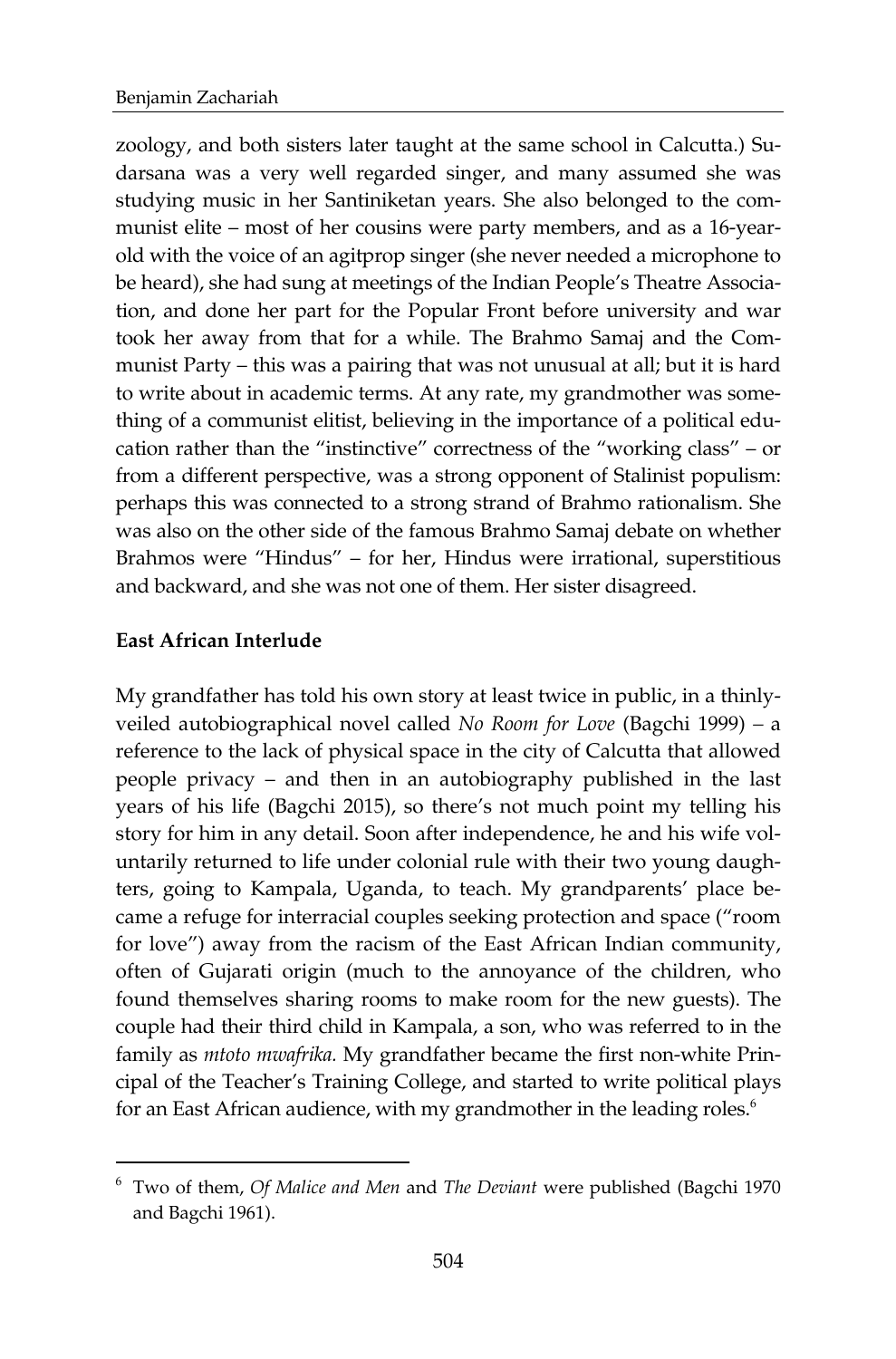Both Ganesh and Sudarsana went to London for a teacher's training course, and thence to Aberystwyth, Wales, where they were supposed, in a nice ironic twist of colonial hierarchies, to teach the Welsh to speak the King's English – my grandmother, ever the actress, could of course do a decent English accent (my grandfather's English accent he owed, as we know, to Daniel Jones), but for her friends' entertainment, she would recite Edward Lear's *The Owl and the Pussycat* in a Welsh accent:

> The Owl and the Pussy-cat went to sea In a beautiful pea-green boat, They took some honey, and plenty of money, Wrapped up in a five-pound note. The Owl looked up to the stars above, And sang to a small guitar, "O lovely Pussy! O Pussy, my love, What a beautiful Pussy you are, You are, You are! What a beautiful Pussy you are!"

Sudarsana's cousin was also in England then, married to an Englishwoman, and the two couples travelled through Europe in the summer after my grandparents' course ended. My grandfather had wanted to acquire a Volkswagen Beetle for the journey, but his Jewish friends reminded him that it had been a Nazi car, and so he settled for a Morris Minor, with the number plate PLR 137 (it was referred to as "Poor Little Rabbit"). They returned to Kampala via India, where they had left the children with my great grandmother.

They were something of a social sensation in Kampala, and were peripheral members of the now legendary Makerere circle which contained the writer then known as James Ngugi,<sup>7</sup> the Goan-origin writer Peter Nazareth, $^8$  my grandmother's favourite dance partner Erisa Kironde, $^9$ and Murray Carlin, whose *Not Now, Sweet Desdemona*, about a theatre group rehearsing *Othello*, is a tense story of interracial attraction and politics (Carlin 1969)*.* One of my grandfather's students in Kampala, Rajat

l

 $7$  On the Makerere theatre circles, Peter Nazareth, and in passing on my grandparents, see Ngugi wa Thiong'o (2016), Chapter One.

<sup>8</sup> Cf. Peter Nazareth (1972); John Scheckter (1996).

<sup>&</sup>lt;sup>9</sup> Erisa Kironde was a writer and politician, one of the targets of Idi Amin's regime. See his post-Amin reflections (Kironde 1979).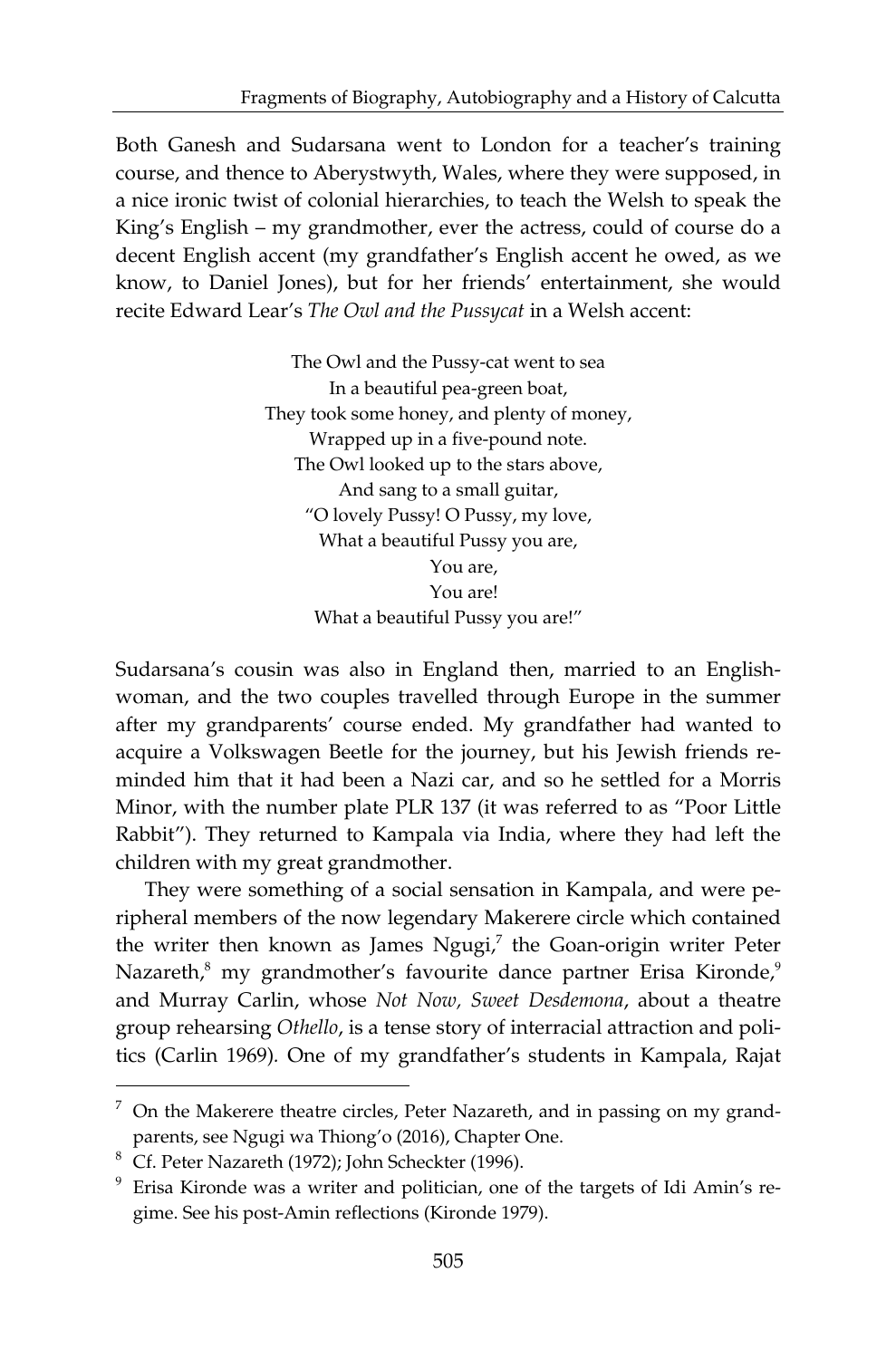l

Neogy, was destined to make a name for himself, as the founder of the journal *Transition* in 1961, which was partly funded by the Congress for Cultural Freedom, a CIA front organisation, and included Wole Soyinka as a prominent member of the editorial board.<sup>10</sup> (My grandfather, who outlived Neogy by just over twenty years, had genuine affection for him, even if Neogy's bet with his friends that he would sleep with my grandmother was, in my grandfather's account, one that Neogy lost.)

The family returned to Calcutta in the wake of Ugandan independence in 1963, thereby avoiding being expelled by Idi Amin a few years later; my grandfather was involved in discussing employment quotas for Indians (which since the 1961 Indian invasion of Goa suddenly also included the Goans, for whom he attempted to speak). He said he found Milton Obote a reasonable interlocutor, and both my grandmother and he had long had an aversion to Indian racism against Africans, which would now create a backlash against Indians who remained. His farewell speech said he was going back to India "to forget that I am an Indian". But there were more things to forget: my mother recounts having to unlearn a very British English in order to fit in better in the Calcutta of the 1960s: she developed instead, in the elite school she attended that had once been whites only and now contained a fair number of Anglo-Indians (formerly known slightly derogatorily as Eurasians), an accent that used to be called "Bombay Welsh", as well as a more Bengali variant of English, both necessary survival skills for a young schoolgirl. She had learned classical ballet in Kampala, and she continued her dance education in Calcutta (which included more 'traditional' Indian forms of dance, and later, modern dance and Graham technique, taught by a Brazilian in the Calcutta of the 1970s). Bengali had now to be more than a distant, written language, and the language of parents' conversations; it had to replace Swahili as the language of the house and the household (though my grandmother and mother still spoke it to each other when I was a child, mostly to communicate something I ought not to overhear and understand – as a result of which I acquired a few useful words in Swahili to break their code). Swahili in Uganda was, to make things complicated, a sort of British East African *lingua franca*, so their speaking it would

<sup>&</sup>lt;sup>10</sup> Cf. Paul Theroux's obituary for Neogy (Theroux 1996); Theroux was part of the circle around Neogy and the journal. See also Robert G Gregory (1981): 440– 459, and Robert G Gregory (1992), for the connections between Ganesh Bagchi, Peter Nazareth, Ganesh's friend and fellow playwright, and Neogy and the journal *Transition. The Deviant* (cf. note 6) was published in *Transition*.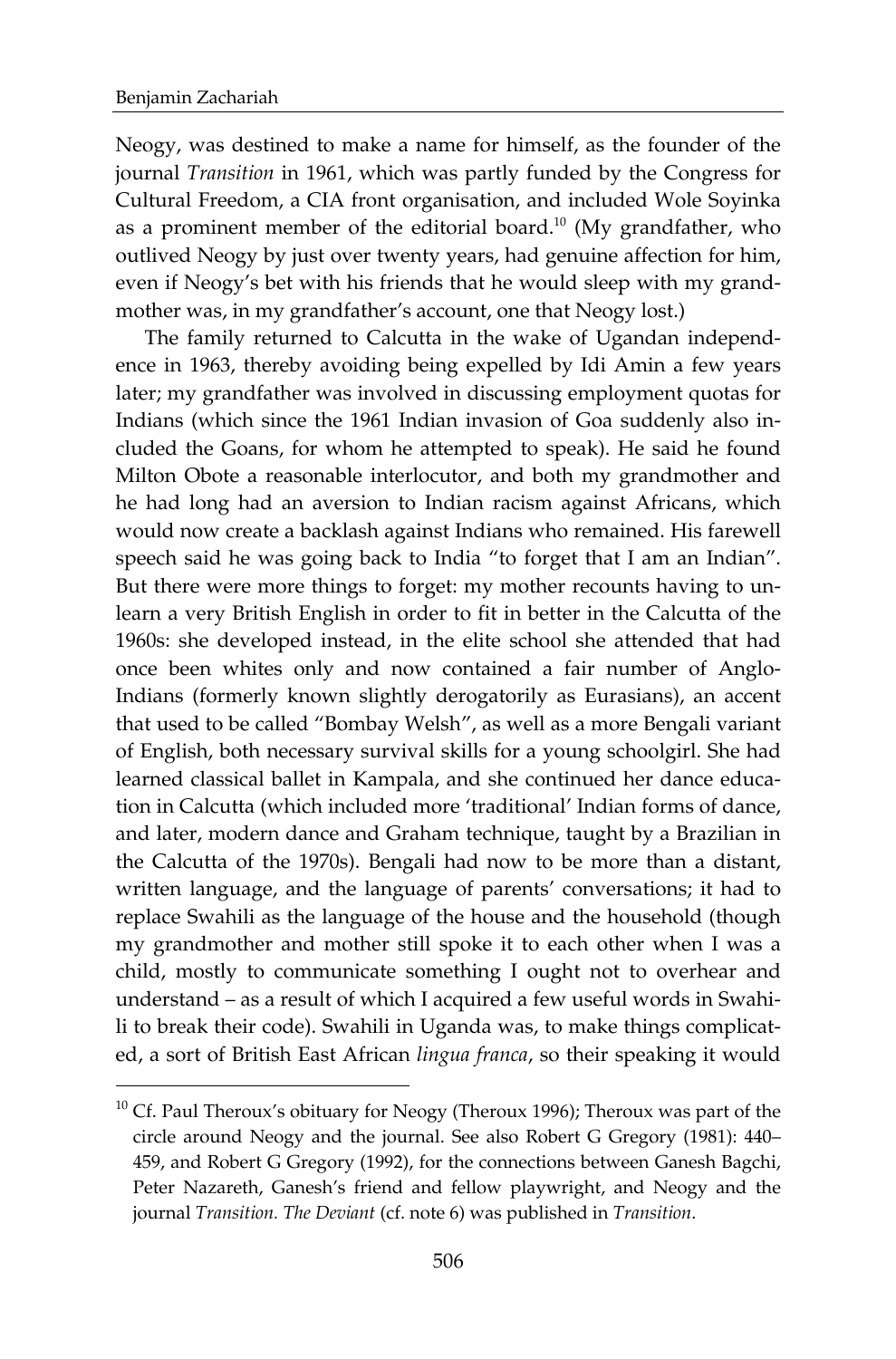not have entitled them to make any claims about authentic connections to Kampala; but even then, I could tell they missed it intensely.

### **Escaping the 1960s**

The story goes on, of course, and as it gets closer to our own times, becomes slightly more familiar. But most historians like to tell stories of dead people, even if, as in this case, most of the material comes from second-hand oral testimony. Since the rest of the cast of characters is still alive, this would be the point at which to wind down the narrative. They who are alive cannot be spoken for, they must be spoken to, *sie können sich vertreten, sie müssen nicht vertreten werden.* Beyond this point, the family histories retold to me, my own childhood memories, and the nostalgia for a Calcutta of diverse fascinations, not the Kolkata of homogenised upper-caste and middle-class Bengali boredom and panic about cultural contamination, will get the better of me. For it must be so that a change in name reflects or produces a change in the semiotics of belonging: the "return to authenticity", Calcutta to Kolkata, or James Ngugi to Ngugi wa Thiong'o, is a mythical journey that cannot be undertaken.

The postcode "Calcutta 16", where my paternal grandparents lived in a little alleyway whose name and oversized houses belied its size ("Park Lane"), and my maternal uncle, *mtoto mwafrika* and drummer, played in his first bands in the 1960s and early 1970s, was a metonymy, metaphor and microcosm for that diversity. Park Street and its jazz scene, restaurants and bars, and the party life of Parsis, Jews, Anglo-Indians, Muslims, *bhadralok*, and various groups living in or passing through the city, have had enough romantic retellings. At one of these parties, my father was gifted a Samurai sword by his rather drunk host, but walking home at three in the morning carrying a sword in the time of Naxalites was hardly to be advised, so he left it behind to collect on another occasion, and by the time the man was sober, he'd forgotten the giving of the gift. As the 1960s made way for the 1970s, death, exile, the Emergency and load shedding were our best-remembered companions. Fragments of memories of passers-through-our-lives come back and forth: a man called Pulock (in my mind unreasonably associated with the man from Porlock who obstructed Coleridge's view of Xanadu), invited to stay for a few days, who stayed for six years. And a large and jovial Canadian, whose plans to travel through India included the ambition to learn Hindi; he never left Calcutta, and all the Hindi he ever learned was "*idr kidr charas*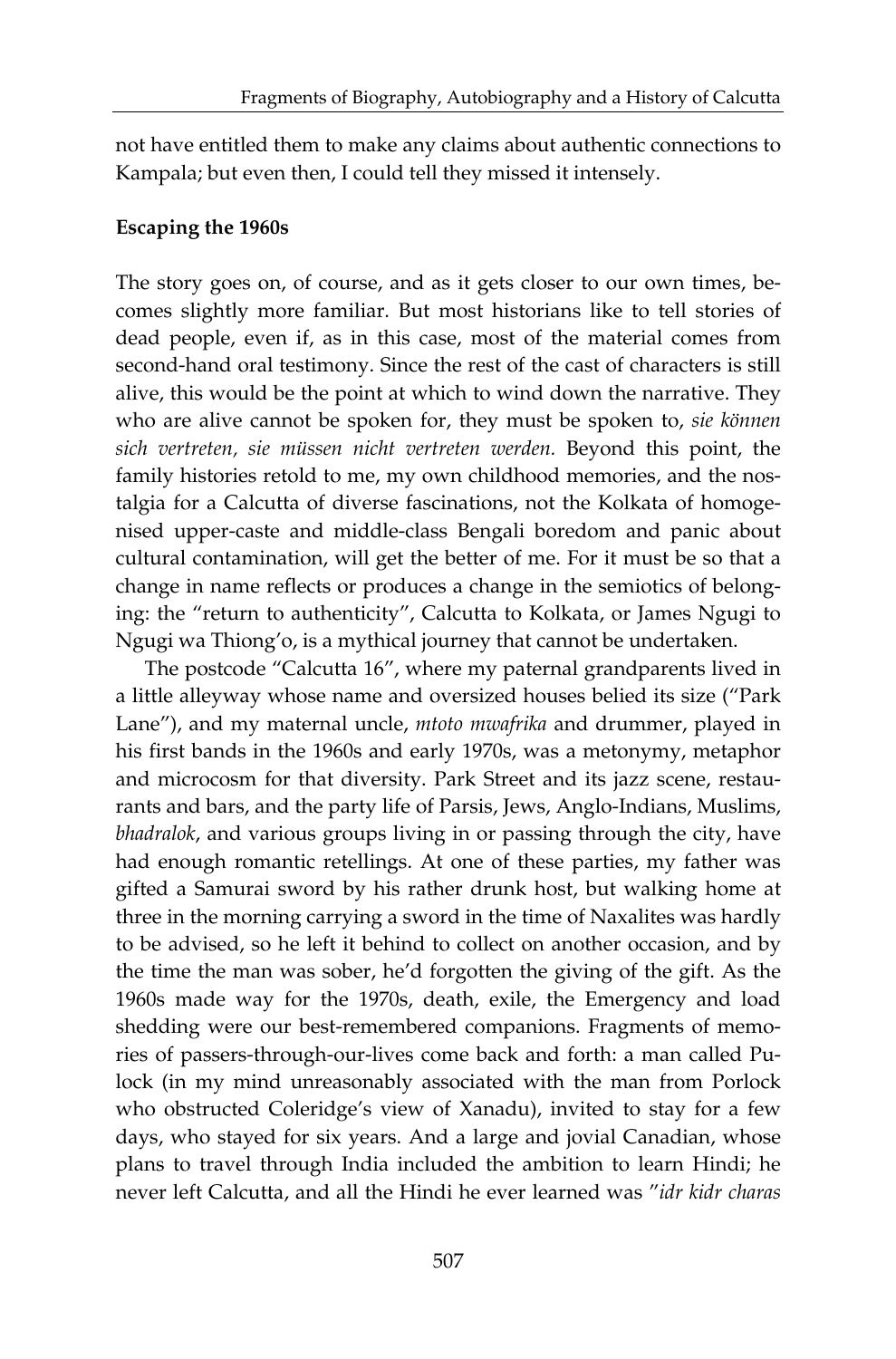*milta?"*. Optimism, for us, was largely through books, many discovered in one of my favourite spaces to read, Christel Das' magnificent library at the Goethe Institut on Ballygunge Circular Road, which brought the wealth of learning of the German-speaking world into our lives, and which was cancelled and torn to pieces in a wanton act of bureaucratic vandalism after she retired. The moral of the story is therefore the tone of the beginning of these reflections: an air of defeated optimism marked my early childhood.